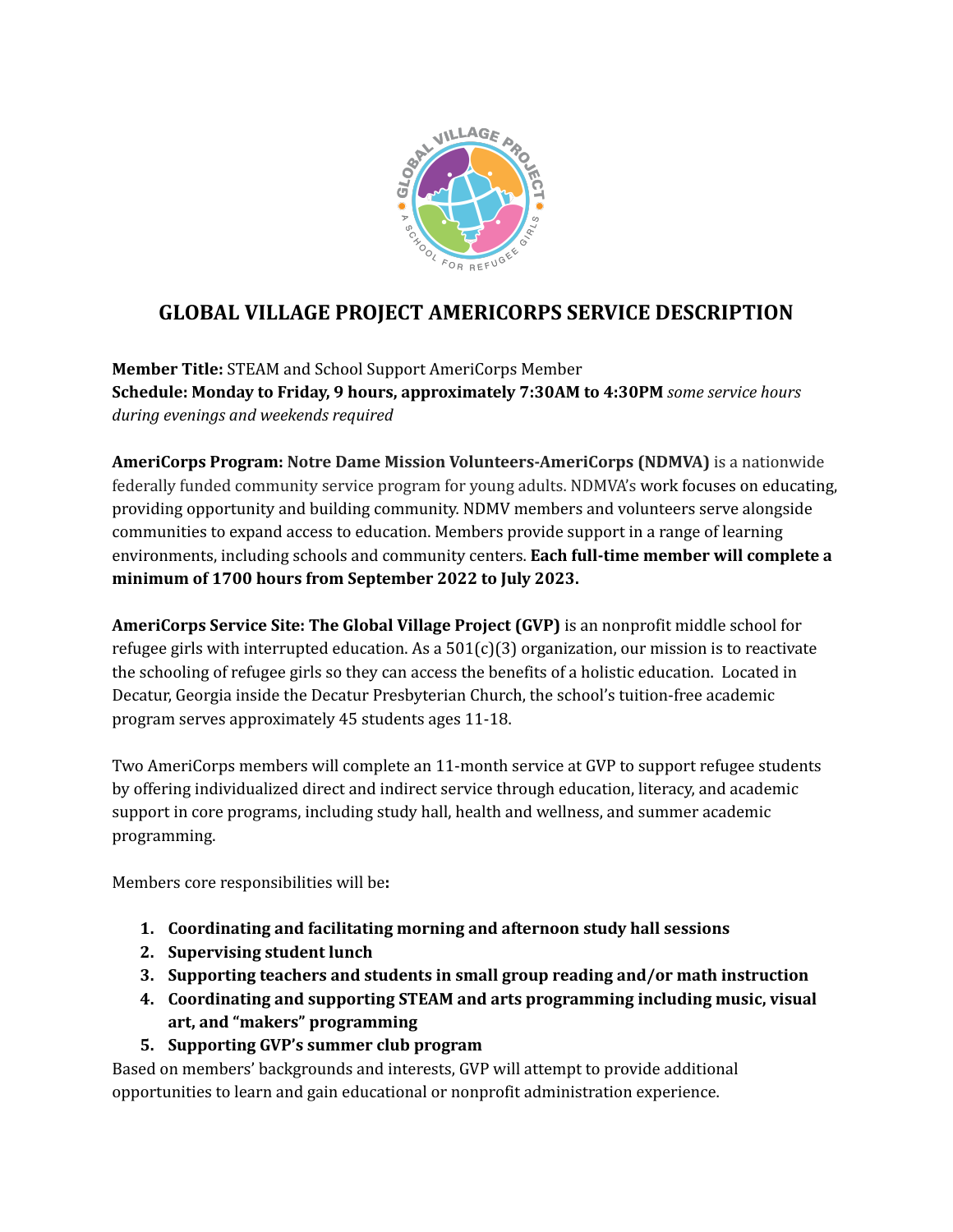### **Service Summary: STEAM and School Support AmeriCorps Member**

The STEAM and School Support AmeriCorps Member works closely with Global Village Project teachers to support refugee English language learners by assisting in the classroom instruction and other student support areas. The member will have recurring access to vulnerable populations and will serve in study-hall as a tutor five days a week. The member will also assist and coordinate STEAM and Arts activities that engage students, families, and alumnae.

### **General Responsibilities:**

- Coordinate and facilitate morning and afternoon study hall sessions
- Tutor students as needed, and match students with volunteers for tutoring sessions
- Assist classroom teachers with small group lessons and activities; prepare lesson materials and classroom displays
- Collaborate with and support teachers and STEAM Coordinator
- Collect and maintain student data for student assessments
- Supervise student lunch time
- Address academic and administrative team needs: supplies, copies, questions, etc.
- Help plan, prepare, and support GVP Summer Club lessons and activities
- Attend and provide event support for experiential learning, field trips, annual community events
- Submit monthly reports measuring progress toward NDMVA AmeriCorps goals
- Reinforce community and classroom behavior and core values

### **STEAM Responsibilities:**

- Support STEAM classes, including music, visual art, technology, coding, and engineering design.
- Support music program and instrument lessons
- Support programming with Decatur Makerspace
- Support technology inventory and digital literacy classes
- Submit monthly reports measuring progress toward NDMVA AmeriCorps goals

## **Required Experience and Skills:**

- Bachelor's degree or higher
- Must have an interest in STEAM education, literacy, ESOL, applied linguistics, refugee learners, learners with limited formal education, and/or non-profit development
- Flexibility and a willingness to learn
- Passion for working with teenagers
- Patience and a positive attitude
- Sensitivity to people of all cultures, ethnicities, and religious backgrounds.
- Cultural competency and understanding of working with marginalized communities
- Strong communication and interpersonal skills
- Organizational/time management skills, ability to prioritize with attention to detail
- Flexibility and an ability to problem solve
- Proficiency in Google Drive and Google Suite, or willingness to learn
- Ability to be an active member of a team in a diverse, multicultural environment